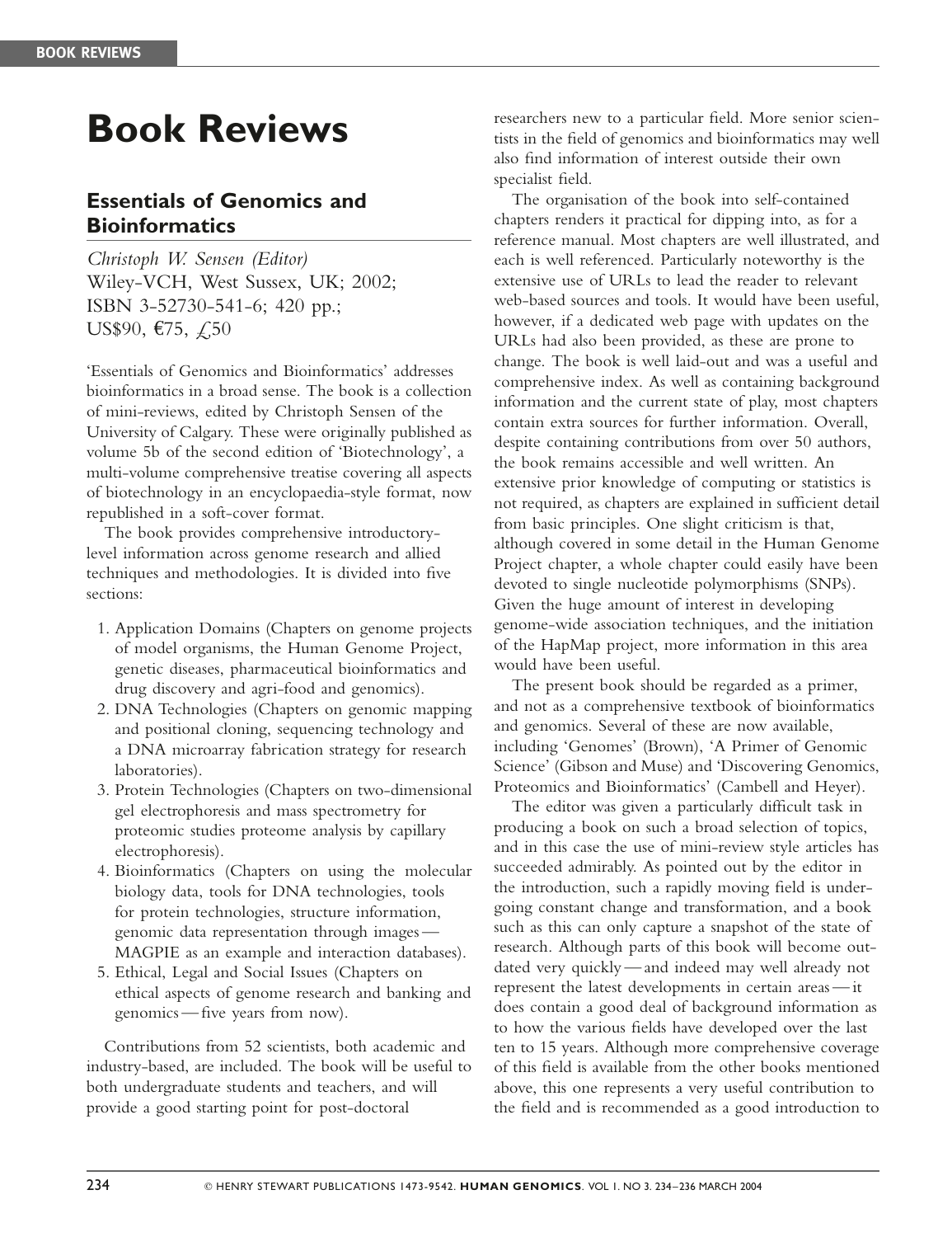a range of topics within the fields of genomics and bioinformatics.

> Peter H. Dixon Institute of Neurology London, UK

## From Genes to Genomes: Concepts and Applications of DNA Technology

Jeremy W. Dale and Malcolm von Schantz John Wiley & Sons, West Sussex, UK; 2002; ISBN: 0-471-49782-7; 372 pp.; €97.50,  $\zeta$ ,65.00

The self-stated intention of this book is to give the reader a broad introduction to the rapidly moving world of molecular genetics, which has been facilitated by the discovery of techniques enabling laboratories to routinely isolate, manipulate and modify DNA molecules in vitro. The task is clearly a formidable one, as the pace of development of new techniques and technologies in molecular biology means that the scope of such a book is potentially huge, providing a quandary regarding what to include and in how much detail to cover it. The authors have risen to this challenge to present a concise text in 17 short chapters, which are clearly written and well structured throughout. The end product is well suited to being a core constituent of recommended course texts for first- or second-year undergraduates requiring schooling in the basic principles and concepts that define molecular genetics. It will be equally useful for those with non-molecular backgrounds working in the life sciences, who will find it a useful entry point to such a jargon-rich field. Those students wishing to specialise in molecular biology or genetics, however, might be better advised to invest immediately in the more comprehensive texts available, such as those by Lewin, or Strachan and Read.

## Table of contents

- 1. Introduction
- 2. Basic molecular biology
- 3. How to clone a gene
- 4. Purification and separation of nucleic acids
- 5. Cutting and joining DNA
- 6. Vectors
- 7. Genomic and cDNA libraries
- 8. Finding the right clone
- 9. Polymerase chain reaction (PCR)
- 10. DNA sequencing
- 11. Analysis of sequence data
- 12. Analysis of genetic variation
- 13. Analysis of gene expression
- 14. Analysis of gene function
- 15. Manipulating gene expression
- 16. Medical applications, present and future
- 17. Transgenics
- Bibliography
- Glossary
- Index

Each chapter is divided into sections, often covering individual topics that have specialist text books devoted to them. Thus, they cannot hope to cover the techniques or applications of the technology in depth, but the structure provides a clear, top-level summary of the major uses, strategies, pitfalls and advantages of the various techniques. Readers with some knowledge of basic molecular biology will have an advantage, as, inevitably, a certain grounding in the area is assumed. The reader is eased into the subject area with clear explanations, utilising simple diagrams to help comprehension; a useful index and detailed glossary are also provided. The importance of the latter in introductory texts such as this should not be understated, personal experience dictates that it is the frequency of use of specialised terminology that is the most significant barrier for students wishing to comprehend rapidly the field of molecular biology. A significant proportion of many of the chapters is devoted to the coverage, often from first principles, of the enabling techniques and resources that underpin each subject area. There are ample crossreferences to other sections for techniques that have multiple applications.

A pleasing and useful feature of the writing style is that phrases covered in the glossary are usually italicised in the body of the text, signalling when the reader can refer to simple explanations of what an epitope or an allosteric replacement are, for example. The colour scheme is presented predominantly in two-tone purple and black, with shades of grey used when additional differentiation is required. Although this does not detract from the clarity of the figures, lack of colour is perhaps a missed opportunity to add impact to specific features within the figures themselves.

A single notable omission from the book is any suggested further reading material for those students wishing